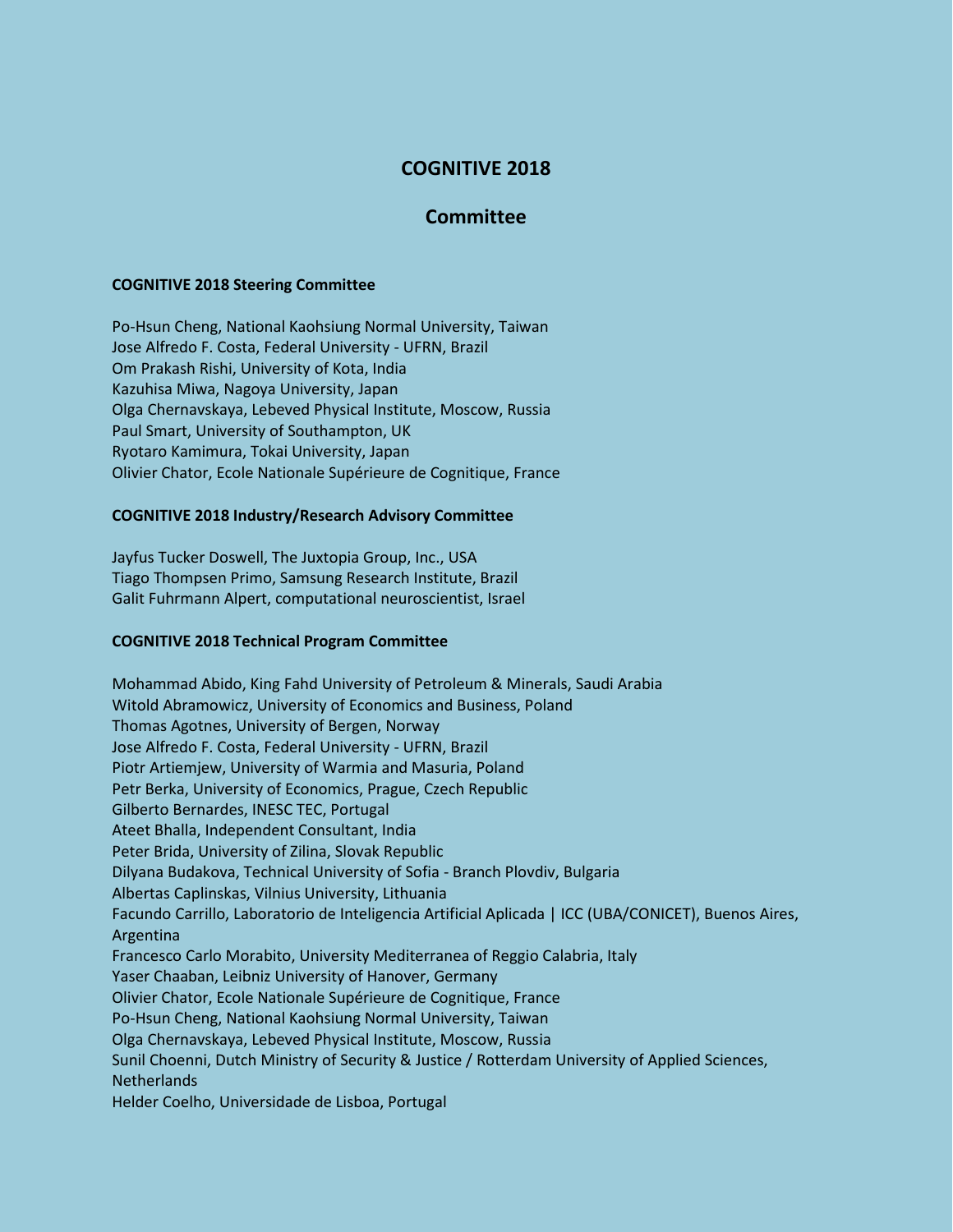Leonardo Dagui de Oliveira, University of São Paulo, Brazil Darryl N. Davis, University of Hull, UK Jayfus Tucker Doswell, The Juxtopia Group, Inc., USA António Dourado, University of Coimbra, Portugal Birgitta Dresp-Langley, Centre National de la Recherche Scientifique (CNRS) | ICube Lab, CNRS - University of Strasbourg, France Wlodzislaw Duch, Nicolaus Copernicus University (UMK), Torun, Poland Mounîm A. El Yacoubi, Telecom SudParis, France Diego Fernandez Slezak, Universidad de Buenos Aires, Argentina Galit Fuhrmann Alpert, computational neuroscientist, Israel Mauro Gaggero, National Research Council of Italy, Italy Franck Gechter, Université de Technologie de Belfort Montbéliard - UBFC, France Alessandro Giuliani, University of Cagliari, Italy Vincent Gripon, Institut Mines-Télécom, France Foteini Grivokostopoulou, University of Patras, Greece Fikret Gürgen, Bogazici University, Turkey Jianye Hao, Tianjin University, China Ioannis Hatzilygeroudis, University of Patras, Greece Marion Hersh, University of Glasgow, UK Koen Hindriks, Delft University of Technology, Netherlands Tzung-Pei Hong, National University of Kaohsiung, Taiwan Gongping Huang, Northwestern Polytechical University, China Zhisheng Huang, Vrije University, Netherlands Xinghua Jia, ULC Robotics, USA Jianmin Jiang, Shenzhen University, China Ryotaro Kamimura, Tokai University, Japan Zhao Kang, University of Electronic Science and Technology, China Jozef Kelemen, Institute of Computer Science - Silesian University, Opava, Czech Republic Peter Kieseberg, SBA Research, Austria Jonghwa Kim, University of Science & Technology (UST), Korea Raşit Köker, Sakarya Üniversitesi, Turkey Tom Krajnik, Artificial Intelligence Centre - Czech Technical University in Prague, Czech Republic Miroslav Kulich, Czech Technical University in Prague, Czech Republic Ruggero Donida Labati, Università degli Studi di Milano, Italy Minho Lee, Kyungpook National University, Republic of Korea Hai (Helen) Li, University of Pittsburgh, USA Sheng Li, Northeastern University, Boston, USA Yaliang Li, SUNY Buffalo, USA Hakim Lounis, Universite du Quebec a Montreal (UQAM), Canada Prabhat Mahanti, University of New Brunswick, Canada Angel Alejandro Maldonado-Ramírez, CINVESTAV Campus Saltillo, Mexico Giuseppe Mangioni, DIEEI - University of Catania, Italy Francesco Marcelloni, University of Pisa, Italy Franova Marta, CNRS, LRI & INRIA, France Kathryn Merrick, University of New South Wales, Canberra, Australia John-Jules Charles Meyer, Utrecht University, Netherlands Toshiro Minami, KIIS, Japan Kazuhisa Miwa, Nagoya University, Japan